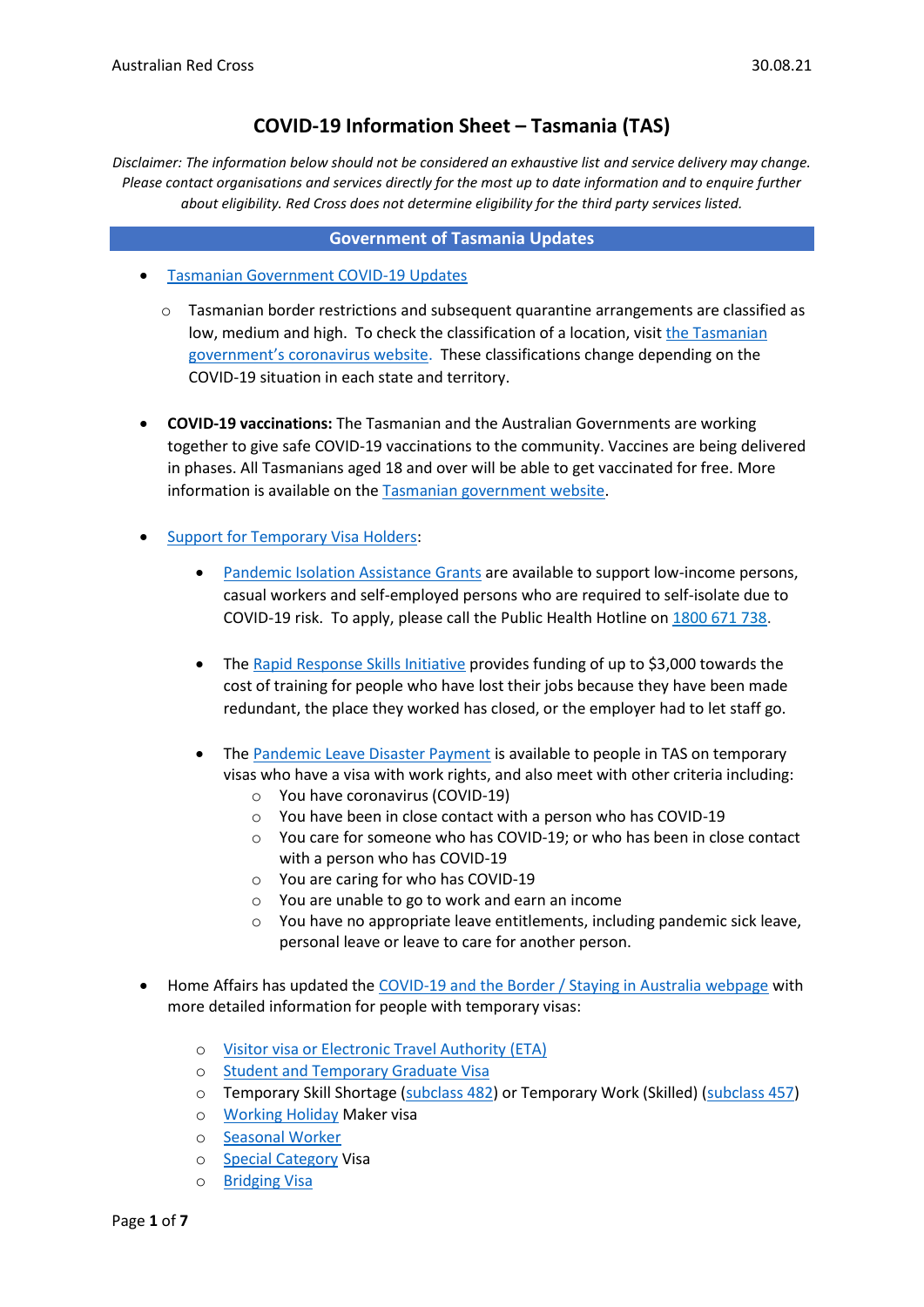- o [Regional Visa](https://covid19.homeaffairs.gov.au/regional-visa)
- o [My visa has expired](https://covid19.homeaffairs.gov.au/my-visa-has-expired)

From September 2020, concessions have been made for certain visa holders impacted by the pandemic. These concessions help if you have been disadvantaged by border closures, business restrictions or the economic downturn. If you hold, or held, a visa listed below during the COVID-19 concession period you may be eligible:

- o [Skilled Regional \(Subclass 887\) visa](https://immi.homeaffairs.gov.au/visas/getting-a-visa/visa-listing/skilled-regional-887)
- o [Business Innovation and Investment \(Permanent\)\(Subclass 888\) visa](https://immi.homeaffairs.gov.au/visas/getting-a-visa/visa-listing/business-innovation-and-investment-888)
- o [Business Innovation and Investment \(Provisional\)\(Subclass 188\) visa](https://immi.homeaffairs.gov.au/visas/getting-a-visa/visa-listing/business-innovation-and-investment-188)
- o [Safe Haven Enterprise \(Subclass 790\) visa](https://immi.homeaffairs.gov.au/visas/getting-a-visa/visa-listing/safe-haven-enterprise-790/safe-haven-enterprise-visa-pathway)
- o [Temporary Graduate \(Subclass 485\) visa](https://immi.homeaffairs.gov.au/visas/getting-a-visa/visa-listing/temporary-graduate-485)

For information on the [Temporary Activity Visa \(subclass 408\)](https://immi.homeaffairs.gov.au/visas/getting-a-visa/visa-listing/temporary-activity-408/australian-government-endorsed-events#Overview) visit the Home Affairs website.

## **How to stay COVID safe**

• With the relaxing of restrictions, and opening of state and some international borders, Australian governments are encouraging everyone to remain COVID safe.

### **Physical distancing**

- o When and where possible, remain 1.5 metres away from other people.
- o Avoid physical greetings such as handshaking, hugs and kisses.
- o Take extra care if you are using [public transport.](https://www.infrastructure.gov.au/transport/files/covid19_public_transport_principles_29052020.pdf)
- o Avoid crowds and large public gatherings.
- o Wear a mask when in public.

### **Workplaces & schools**

- o Follow the recommended government [health and hygiene advice.](https://www.health.gov.au/news/health-alerts/novel-coronavirus-2019-ncov-health-alert/how-to-protect-yourself-and-others-from-coronavirus-covid-19/good-hygiene-for-coronavirus-covid-19)
- o Avoid non-essential face-to-face meetings.
- o Provide alcohol-based hand rub for all staff.
- o Eat lunch at your desk or outside rather than in the lunchroom.
- o Regularly clean and disinfect surfaces that many people touch.
- o Open windows or adjust air conditioning for more ventilation.
- o Stay at home if you are feeling unwell.

# **Employment & Work Rights**

- From 01 May 2021, if you relocate to take up ongoing work, including an apprenticeship, for more than 20 hours a week for more than six months, you may be eligible to receive up to:
	- $\circ$  \$3,000 if you relocate to a capital city\*
	- o \$6,000 if you relocate to a regional area
	- o An extra \$3,000 if you relocate with a dependent.

For more information on Relocation Assistance, visit the Australian Government's Department of Education, Skills & Employmen[t website here.](https://www.dese.gov.au/rattuaj)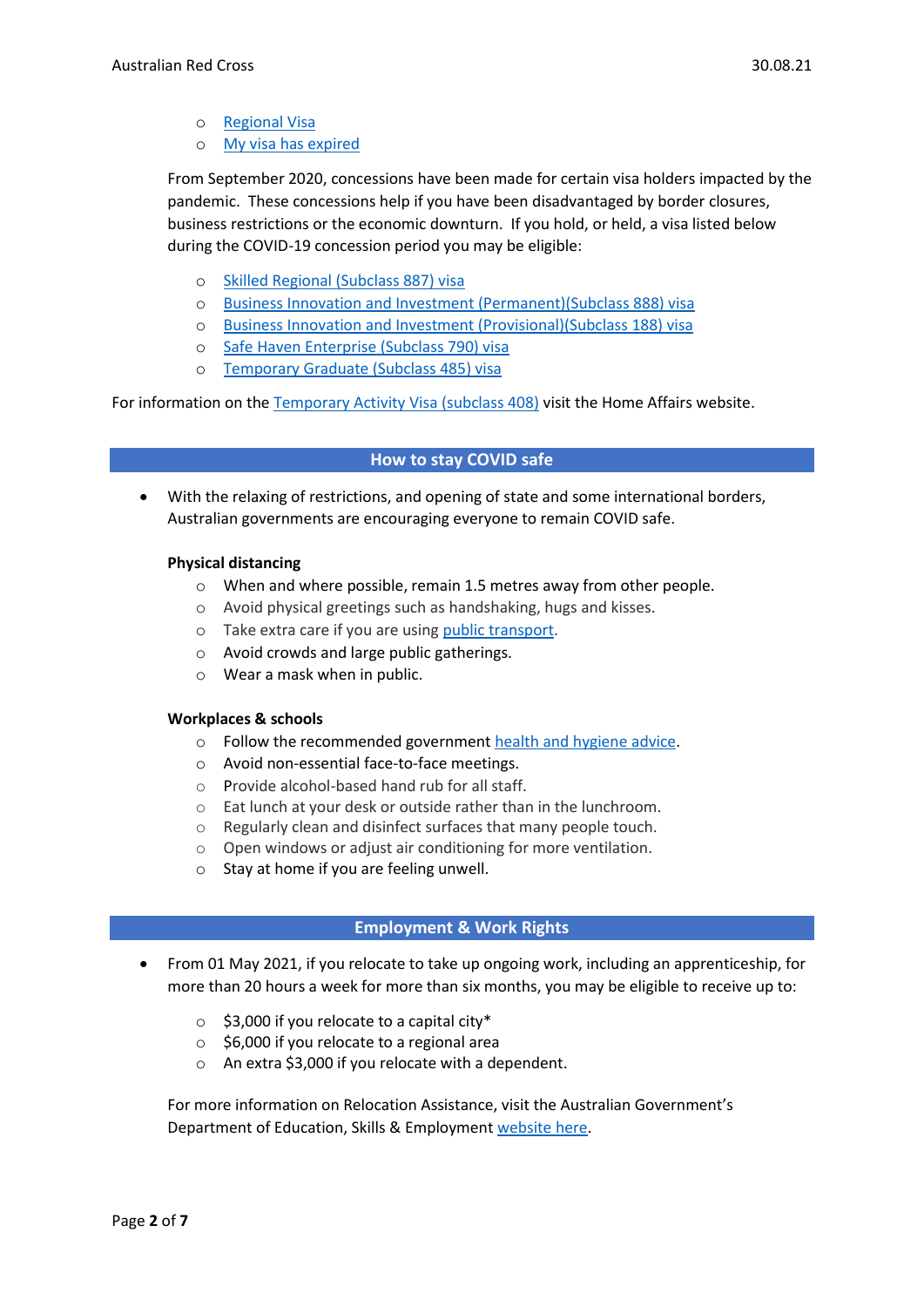### • **Seasonal workers information**

- o The Tasmanian Government announced that [eligible agricultural \(seasonal\) workers](https://www.coronavirus.tas.gov.au/travellers-and-visitors/essential-travellers/information-for-seasonal-workers) from non-affected regions will be permitted to enter Tasmania to assist with planting, production and harvest seasons from September 2020.
- o As seasonal workers will likely be working and living closely together, additional conditions will be in place for approved applicants, for more information about these restrictions visit [Conditions for Essential Travellers.](https://www.coronavirus.tas.gov.au/travellers-and-visitors/essential-travellers/conditions-for-essential-travellers)

## • **Temporary relaxation of working hours for student visa holders**

Due to exceptional circumstances during the COVID-19 pandemic and the need to ensure the supply of critical services, the [Department of Home Affairs and Australian Border Force](https://immi.homeaffairs.gov.au/visas/getting-a-visa/visa-listing/student-500/temporary-relaxation-of-working-hours-for-student-visa-holders) will take a flexible approach to student visa holders working beyond their usual work limitations, but only in specified industries.

You can work more than 40 hours a fortnight if you are:

- o employed by an aged care Approved Provider or Commonwealth-funded aged care service provider with a RACS ID or a NAPS ID, before 8 September 2020
- o employed by a registered National Disability Insurance Scheme provider
- $\circ$  enrolled in a health care related course and you are supporting the health effort against COVID-19, as directed by health officials.

You **cannot** work more than 40 hours if you are employed in a supermarket.

All workers in Australia have the same rights and protections at work, regardless of citizenship or visa status. Your employer must comply with Australian workplace and immigration laws, including their obligation to:

- Pay you the right pay rate for all time worked
- Provide a safe workplace.
- For information on [working](https://immi.homeaffairs.gov.au/visas/getting-a-visa/visa-listing/student-500/temporary-relaxation-of-working-hours-for-student-visa-holders) in Australia visit the [Home Affairs website.](https://immi.homeaffairs.gov.au/visas/working-in-australia)

The Fair Work [Ombudsman](https://www.fairwork.gov.au/) provides education, assistance, advice and guidance to employers and employees, and can inquire into and investigate breaches of the Fair Work Act.

### **Food and/or Emergency Relief**

- [AskIzzy](https://askizzy.org.au/) is a national database with links to supports including housing, food and clothing, health services, financial support, family violence assistance, and much more.
- The National Debt Helpline provides free financial advice, and [the NDH website](https://ndh.org.au/) has information on topics such as rent, utilities and emergency financial assistance. The NDH is open Monday to Friday from 9:30am – 4:30pm, on 1800 007 007.

### **Launceston**

- **The Salvation Army** Phone 6323 7500. Telephone assessment required.
- **City Mission.** Phone 6335 3000. Telephone assessment required.
- **St Vincent de Paul.** Phone 6326 5551. Telephone assessment required.
- **Launceston Benevolent Society** 6344 4213. Telephone assessment required.
- **Catholic Care** Phone 6332 0600. Telephone assessment required.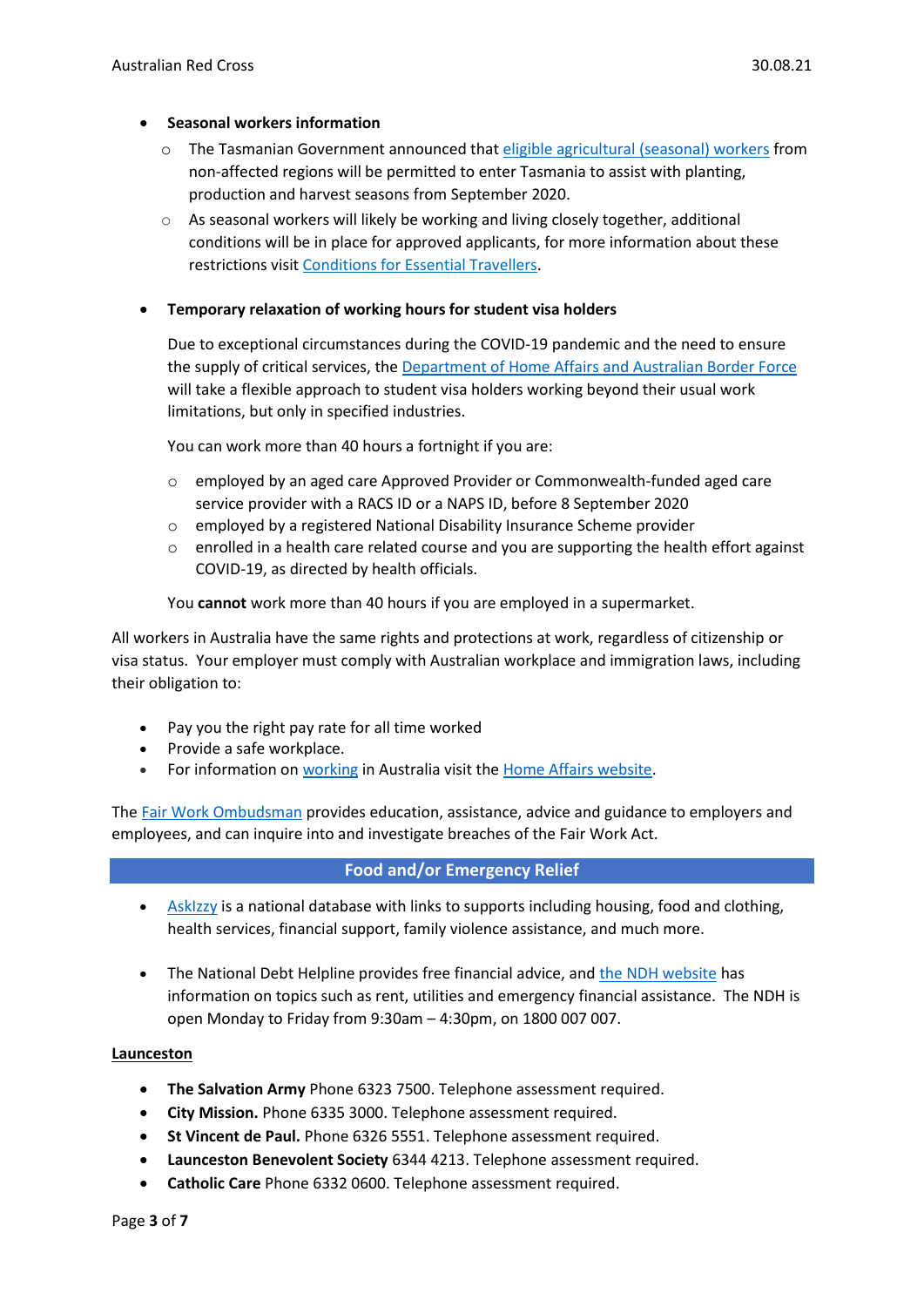- **Australian Red Cross** & **Migrant Resource Centre**, ph: 0408 727 649 for more information.
- **Catholic Care**  Phone 6278 1660 / 1800 819 447
- **St Vincent de Paul** Phone 6234 4244. Telephone Assessment. Face-to-Face by appointment.
- **[Uniting Care Tas Emergency Relief](file://///rcau.org.au/Citrix/FolderRedirection/nhoagland/Desktop/S&T%20Info%20Sheets/tas.unitingcare.org.au) -** Phone: 6263 5217 (Gagebrook) / 6234 1296 /6234 1896 (Hobart). Telephone assessment required.
- **The Salvation Army** Phone 6382 1559
- **[Hobart City Mission](file://///rcau.org.au/Citrix/FolderRedirection/nhoagland/Desktop/S&T%20Info%20Sheets/Hobartcitymission.org.au)** Ph: 6251 4200 (Glenorchy) / 6215 4251 (Hobart). Phone appointments.
- **[Salvation Army Doorways Emergency Relief](file://///rcau.org.au/Citrix/FolderRedirection/nhoagland/Desktop/S&T%20Info%20Sheets/salvationarmy.org.au/Hobart)** Phone 6228 8400 (Hobart) Ph: 6244 4615 (Howrah), Ph: 6261 5996 (New Norfolk) Telephone assessment required
- **Benevolent Society Hobart** Phone 6234 1296. Telephone assessment needed.
- [Multicultural Council of Tasmania](https://mcot.org.au/)

# **Georgetown**

- **Neighbourhood House** Phone 6312 3019 Telephone assessment required
- **Salvation Army** Phone 6382 1559 Telephone assessment required
- **St Vincent de Paul** 6344 4213 Telephone assessment required
- **[Salvation Army Doorways](file://///rcau.org.au/Citrix/FolderRedirection/nhoagland/Desktop/S&T%20Info%20Sheets/salvationarmy.org.au/Hobart)** Ph: 6228 8400 (Hobart) Ph: 6244 4615 (Howrah), Ph: 6261 5996 (New Norfolk) Telephone assessment required

**Deloraine: Neighbourhood House** Phone: 6362 2678 Telephone assessment required

**Scottsdale: Salvation Army** Phone: 6323 7500 Telephone assessment required

**St Helens: Anglicare** phone: 6376 1810. Telephone assessment required

# **Rent and Utilities Support**

- The Tasmanian government's extension of COVID-19 support for residential tenancies ended on **31 January 2021.** For updates and other rental information visit th[e Tasmanian](https://www.cbos.tas.gov.au/newsroom/covid-19-novel-coronavirus/residential-tenancies-covid-19-emergency-provisions) government[s 'Residential Tenancy'](https://www.cbos.tas.gov.au/newsroom/covid-19-novel-coronavirus/residential-tenancies-covid-19-emergency-provisions) website. For support with general rental queries and advice, contact the [Department of Communities Tasmania.](https://www.communities.tas.gov.au/housing/rental-services)
- The **[Tenants Union of Tasmania](http://tutas.org.au/)** can provide support information for renters, and has factsheets with the latest government announcements.
	- o Temporary changes to the *Residential Tenancy Act* came into effect for the duration of the COVID-19 Emergency period. Frequently asked questions about the changes and answers are in this link[, FAQ COVID-19 Emergency Bill.](http://tutas.org.au/faq-covid-19-emergency-bill/)
	- o **[Support for Households:](https://coronavirus.tas.gov.au/stimulus-and-support/household)** The Tasmanian Government will cap electricity prices and freeze water bills for the financial year 2020/21. This is in addition to other hardship funds and arrangements.

# • **[Energy Ombudsman Tasmania](https://www.energyombudsman.tas.gov.au/common-issues/cant-pay-your-bill)**

- o Fact Sheet- [Are you having difficulty paying your bills?](https://www.energyombudsman.tas.gov.au/__data/assets/pdf_file/0003/447321/Fact-Sheet-Are-you-having-difficulty-paying-your-bills.pdf)
- o **Annual Electricity Concession –** The annual electricity concession provides a daily discount to eligible customers at a *cents per day* rate. To receive the concession, you need to provide your concession card details to Aurora Energy. Eligible cards are: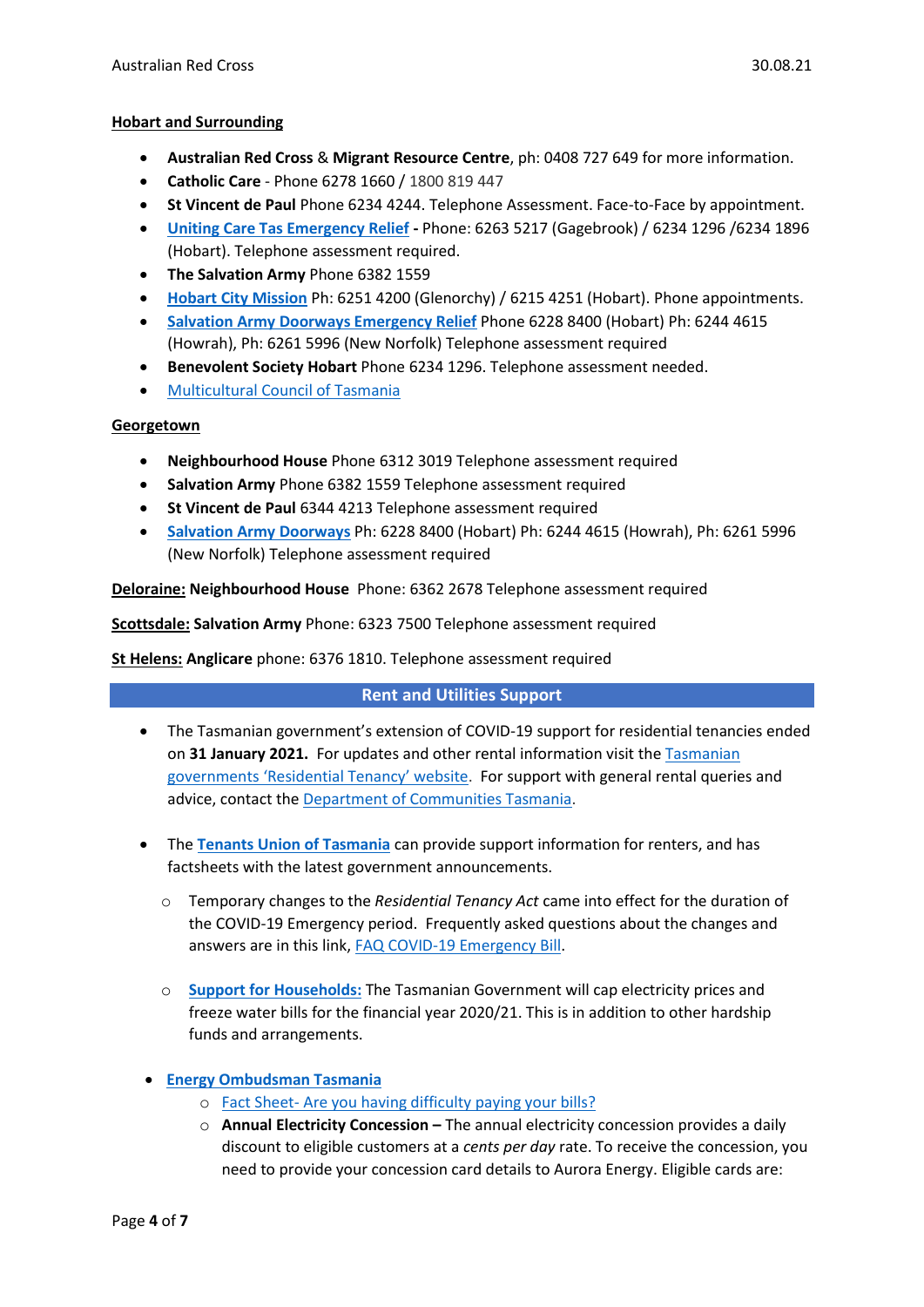- DHS or DVA Pensioner Concession Card
- DHS Health Care Card
- ImmiCard (Bridging Visa E)

## **Housing / Homelessness**

- **[Housing Connect Tasmania](https://www.communities.tas.gov.au/housing/housing-connect/contact-housing-connect) –** You can contact Housing Connect at one of their offices or by phone. Call 1800 800 588. It is available 24 hours a day, seven days a week.
- **The Salvation Army.** Information below is from the [website.](https://www.salvationarmy.org.au/locations/tasmania/social-support-services/housing-and-homeless-services/)

McCombe House (Hobart) Phone: (03) 6228 1099 (Opening hours: 24/7 & on call) Emergency Accommodation for women & children who are experiencing or at risk of homelessness or escaping family violence.

Oakleigh Accommodation Services (Burnie) Phone: (03) 6430 4100 (Opening hours: 24/7 & on call) Emergency and transitional accommodation for men, women and children experiencing or at risk of homelessness, or escaping family violence

Housing Connect SASH (Hobart) Phone: (03) 6278 2817 (Opening hours: 8.30am - 4.30pm & on call) Crisis and transitional support for men, women and children who are experiencing or at risk of homelessness.

Assistance with Care and Housing (ACH) South & North (Hobart & Launceston) Phone: (03) 6270 03 or (03 6323 7500 (Opening hours: 8.30am - 4.30pm) Support for older people who are at risk of homelessness. Men, women over 50 years who are experiencing or at risk of homelessness.

Tas. Street to Home Main office address: 117 Main Road, New Town, phone: (03) 6278 2817 Opening hours: 8.30pm - 4.30pm & On call Crisis support to rough sleepers – men, women and children experiencing homelessness.

### **Health and Medical Care**

- **Tasmania Public Health Hotline:** 1800 671 738
- [What if I'm from overseas and I'm not eligible for Medicare](https://coronavirus.tas.gov.au/keeping-yourself-safe/I-am-sick-and-think-I-may-have-covid19):

Overseas travellers who get sick in Australia (and are not eligible for Medicare) often have health or travel insurance. For those who do not have adequate insurance coverage, **Tasmanian hospitals will waive the costs of treatment and testing for COVID-19**. This includes waiving payment and debt recovery procedures for ambulance transfers of people suspected to have coronavirus, who are taken to Tasmanian hospitals for assessment.

• Wellways (Burnie, Launceston and Hobart), offer a number of different mental health support services. [Visit the website](https://www.wellways.org/our-services) for more information, or phone 1300 111 400.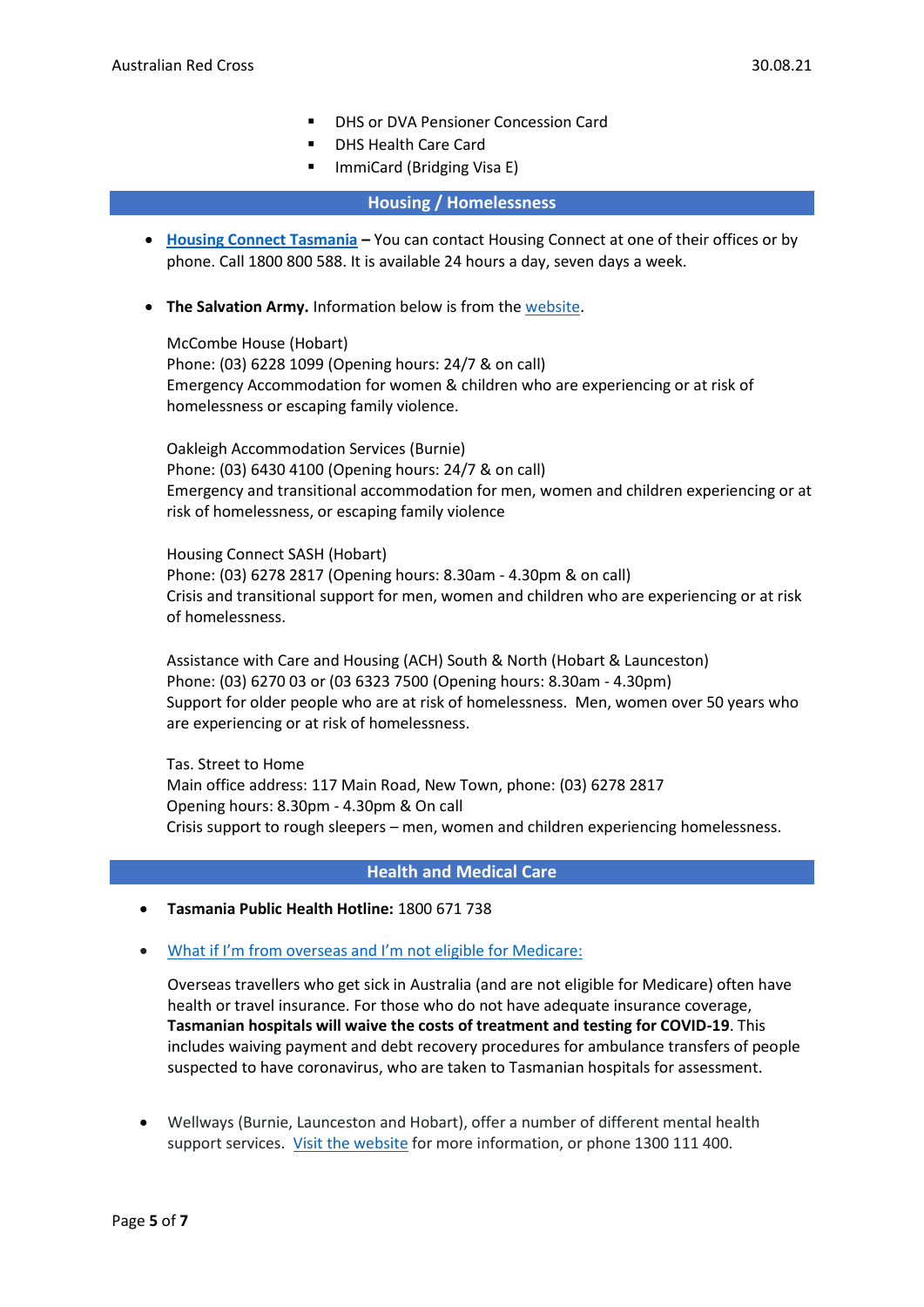- Headspace (Devonport, Launceston, Hobart), specialise in mental health support for young people between the ages of 12 – 25. [Visit the website](https://headspace.org.au/headspace-centres/) to find the centre nearest you.
- The [Refugee Health Guide](https://refugeehealthguide.org.au/referrals) includes Refugee Health Programs staffed by refugee nurses, doctors and other specialists that operate nationally - providing specialised mental and primary health care and service coordination to refugees and people seeking asylum. Information on referral pathways in Tasmania are found [here.](https://refugeehealthguide.org.au/referrals/tasmania/)
- [Reciprocal Health Care Agreements:](https://www.servicesaustralia.gov.au/individuals/services/medicare/reciprocal-health-care-agreements)Agreements with 11 countries that covers the cost of medically necessary care when Australians visit certain countries and visitors from these countries visit Australia. Those visiting Australia from the following countries may be eligible for medical care under Medicare while in Australia, information for each country is available [here.](https://www.servicesaustralia.gov.au/individuals/services/medicare/reciprocal-health-care-agreements/when-you-visit-australia)
- To support older people from culturally diverse backgrounds, the Australian Department of Health has funded the Multilingual Older Persons COVID-19 Support Line. The support line will run for six months from 10 February 2021 until 31 July 2021 will be offered in the following six languages – Arabic, Cantonese, Mandarin, Greek, Italian & Vietnamese. For more information visit the [PICAC Alliance website.](http://www.picacalliance.org/multilingual-older-persons-covid-19-support-line/)

## **Information for the LGBTQI+ community**

• Information on health and counselling services, social groups, legal support, multicultural specific services, and other services are found on thi[s national LGBTQI+ directory.](https://docs.google.com/spreadsheets/d/1CTv8NSkImdhclvS_ZJ61t1k33KPE5f4PF0wWApP6aFk/edit#gid=1868596043)

### **Information for International Students in Tasmania**

- October 2020: The Australian Government has recommenced granting student visas. If you do not yet have a student visa, you are encouraged to apply for a visa and commence your studies online, so that when borders re-open you can travel to Australia to continue your studies. For the latest information, visit th[e Study Australia website.](https://www.studyinaustralia.gov.au/English/Study-in-Australia-student-support/latest-information-and-updates-student-support) A general advice line is available by phoning 1300 981 621.
- Study Tasmania [COVID-19 International Student Information](https://www.studytasmania.tas.gov.au/COVID-19_Update_-_A_message_to_our_International_Students) and [the](http://www.dese.gov.au/) [Department of](https://www.dese.gov.au/covid-19/international-students)  [Education, Skills and Employment \(DESE\)](https://www.dese.gov.au/covid-19/international-students) provide information and links to supports.
- International students hotline (1300 981 621) / [international.students@dese.gov.au](mailto:international.students@dese.gov.au)
- **University of Tasmania:** For the second half of 2020 and into 2021, a range of exciting activity has returned to campus and some learning, teaching and research will continue online. View the [Staged Reopening booklet](https://online.flippingbook.com/view/2743) for more information on the opening phases and coming on campus.

# **Information for New Zealanders living in Australia**

New Zealand citizens in Australia on a Special Category Visa (SCV) may be able to access a range of payments, depending on their circumstances.

> $\circ$  Those who came to Australia prior to 26 February 2001 generally have protected status and have the same access to all Australian payments as permanent residents and Australian citizens, where eligible, including JobSeeker Payment.